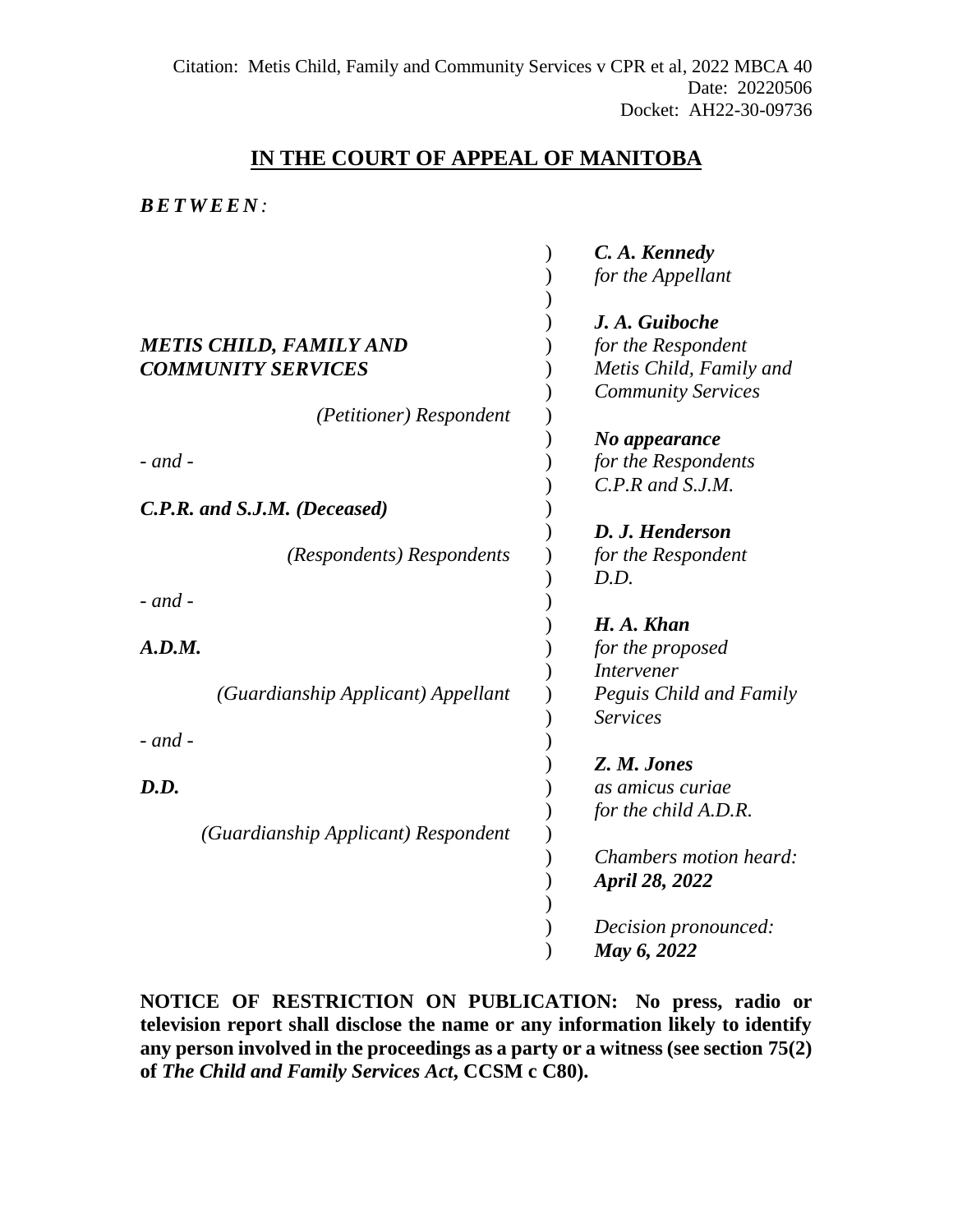## **MAINELLA JA**

## **Introduction**

[1] This chambers proceeding arises from a private guardianship dispute. However, in actuality, it raises important questions about the governing legal framework for Indigenous children and families in Manitoba.

[2] Peguis First Nation (Peguis FN) is a self-governing Treaty 1 First Nation, led by chief and council, located in Manitoba. Peguis Child and Family Services (Peguis CFS) is the legal representative of Peguis FN in matters of child and family services.

[3] Peguis CFS moves, pursuant to r 46.1 of the MB, *Court of Appeal Rules*, MR 555/88R (the *CA Rules*), for leave to intervene in the appeal of an order of guardianship in relation to A.D.R., a vulnerable 10-year-old Indigenous child (the child).

[4] For the following reasons, I am persuaded that the interests of justice would best be served by granting Peguis CFS leave to intervene in the appeal upon terms and conditions.

#### **Background**

[5] Relevant to this litigation is new federal Indigenous child and family services legislation—*An Act respecting First Nations, Inuit and Métis children, youth and families*, SC 2019, c 24 (the *Act*). The *Act* came into force on January 1, 2020. This Court has not commented on the *Act* previously.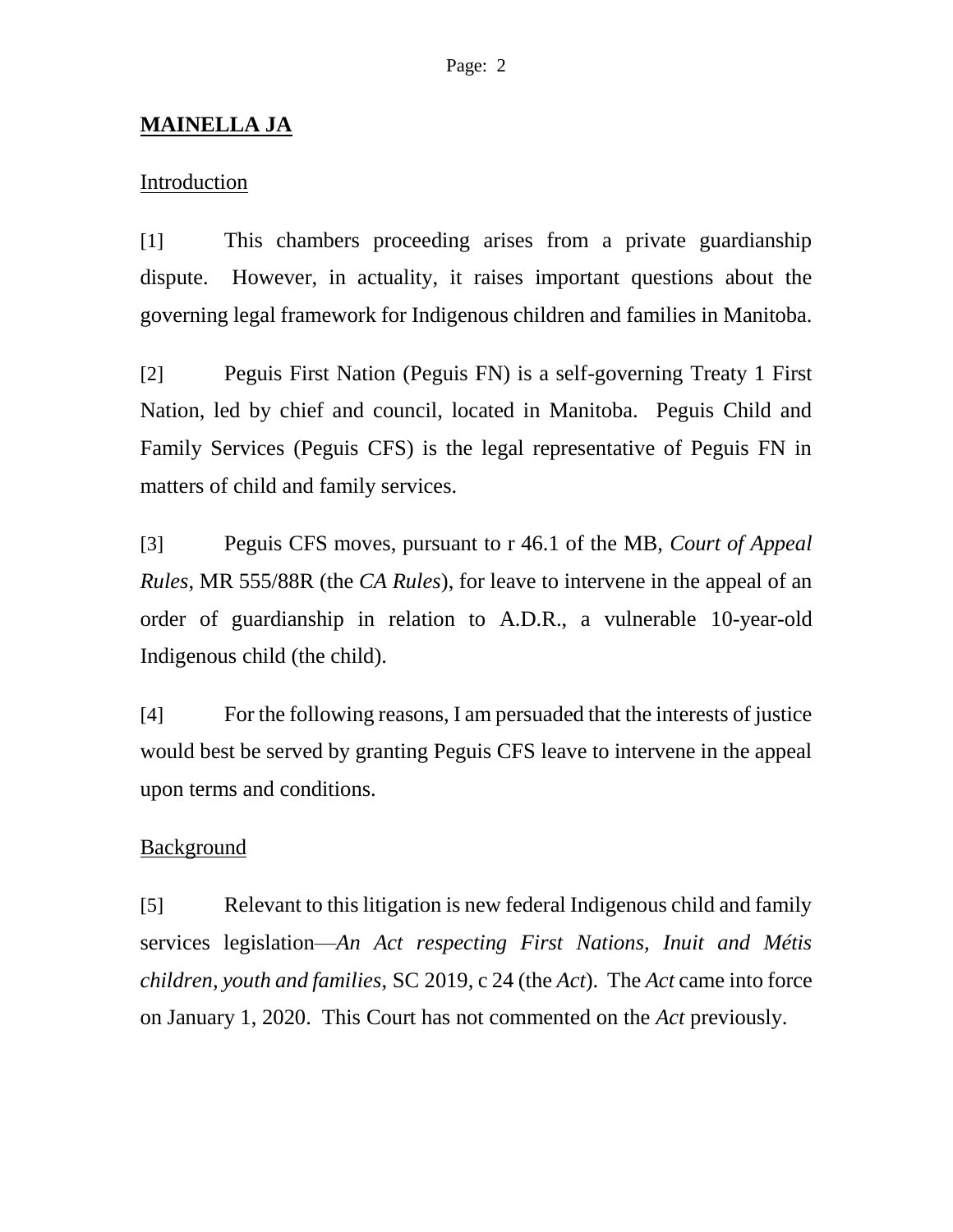[6] Tragically, the child has been in and out of state care her entire life. Her father died by suicide in 2019; her mother "effectively abandoned her" (2021 MBQB 228 at para 2).

[7] The child was apprehended in the fall of 2019 by Metis Child, Family and Community Services (MCFCS) and was under its legal guardianship pursuant to a series of temporary orders of guardianship under *The Child and Family Services Act*, CCSM c C80 (the *CFSA*).

[8] In the fall of 2021, a family court heard a trial of competing private guardianship applications under the *CFSA* in relation to the child. The applications were brought by A.D.M., the paternal aunt of the child, and D.D., the former partner of the child's father. Although not a blood relative of the child, D.D. considers her and the child to be of the same family.

[9] The child is eligible to become registered and to be a member of Peguis FN through the paternal side of her family. A.D.M. has status under the *Indian Act*, RSC 1985, c I-5, and is a member of Peguis FN although she lives in British Columbia where she proposed to move the child to if granted guardianship. D.D. identifies as Métis but has had little connection to her Indigenous ancestry and culture until recently.

[10] MCFCS supported the application of A.D.M. over that of D.D. primarily on the basis that A.D.M., in MCFCS's view, is better suited to maintain and promote the Indigenous ties of the child to her culture, community and extended family. An exhibit in the guardianship trial was a letter from the chief and council of Peguis FN to the Court whereby they expressed support for A.D.M.'s application over that of D.D. They also provided their view that the *Act* applied to the guardianship trial and that it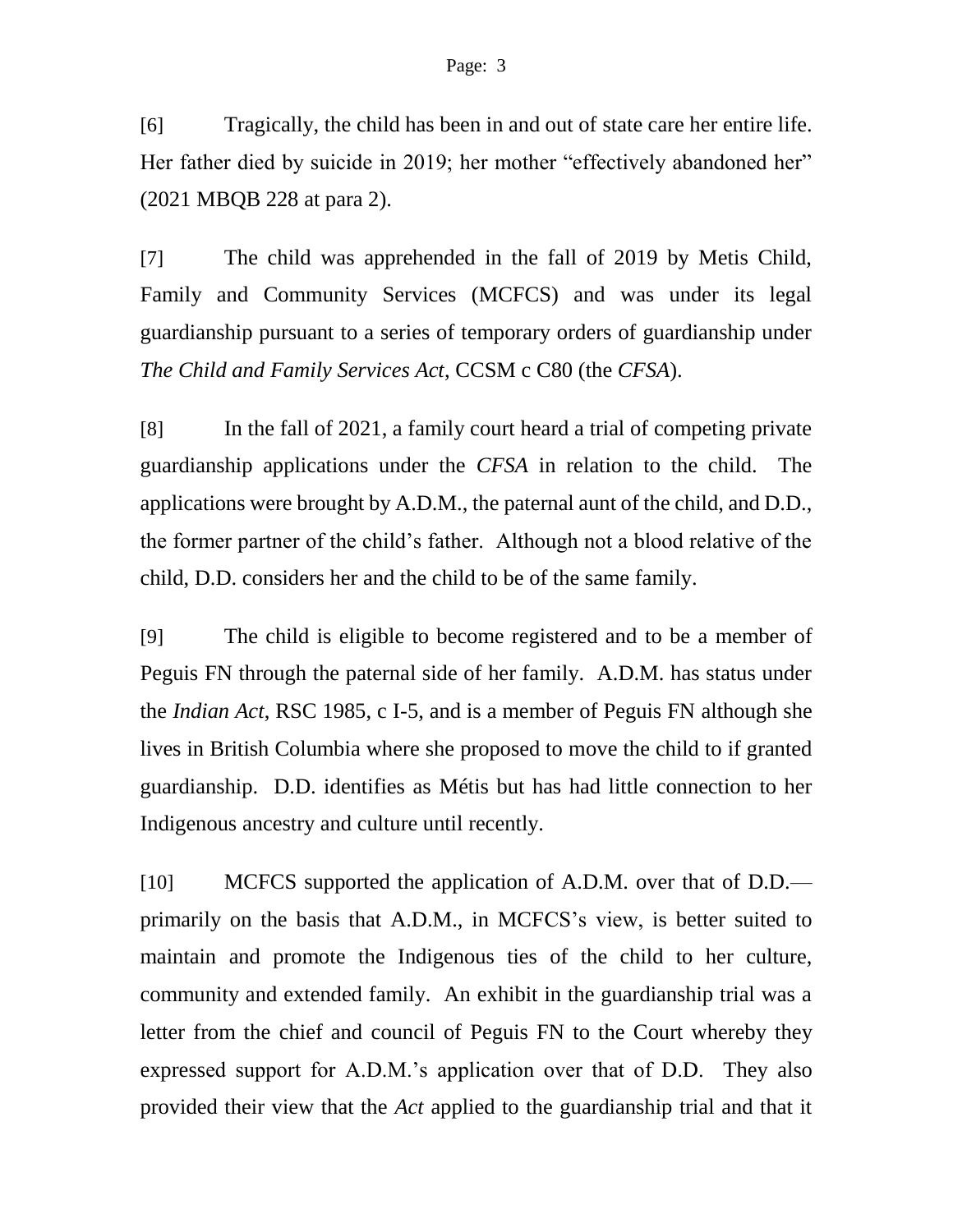created a legal "priority" for "placement" of Indigenous children with "adult family members . . . over others."

[11] Ultimately, the judge awarded guardianship of the child to D.D. In his discussion of the best interests of the child, he found that the evidence did not establish a "marked superiority" (at para 71) of A.D.M. fostering a better cultural and community connection for the child, particularly given A.D.M.'s plan was to relocate the child to British Columbia.

[12] In his reasons, the judge noted that reference to the *Act* had been made during the course of the guardianship trial. He stated that, in order to decide the competing guardianship applications, he was not required to decide whether the *Act* applied to a private guardianship application under the *CFSA*, but he "doubt[ed] the applicability" (at para 26) of the *Act* save for foundational principles that are common to both the *Act* and the *CFSA*, such as the paramount consideration of the best interests of the child, respect for cultural and linguistic heritage, and participation of Indigenous communities in matters relating to their families and children.

[13] In her notice of appeal, A.D.M. alleges that the judge erred in law by not applying the *Act* to the guardianship proceeding and by not giving adequate weight to the foundations, objectives, intent and overarching principles set out in the *Act* which she says favour her guardianship application over that of D.D.

[14] In its motion for intervention, Peguis CFS says there are two reasons for it to be granted intervention in A.D.M.'s appeal of the guardianship order.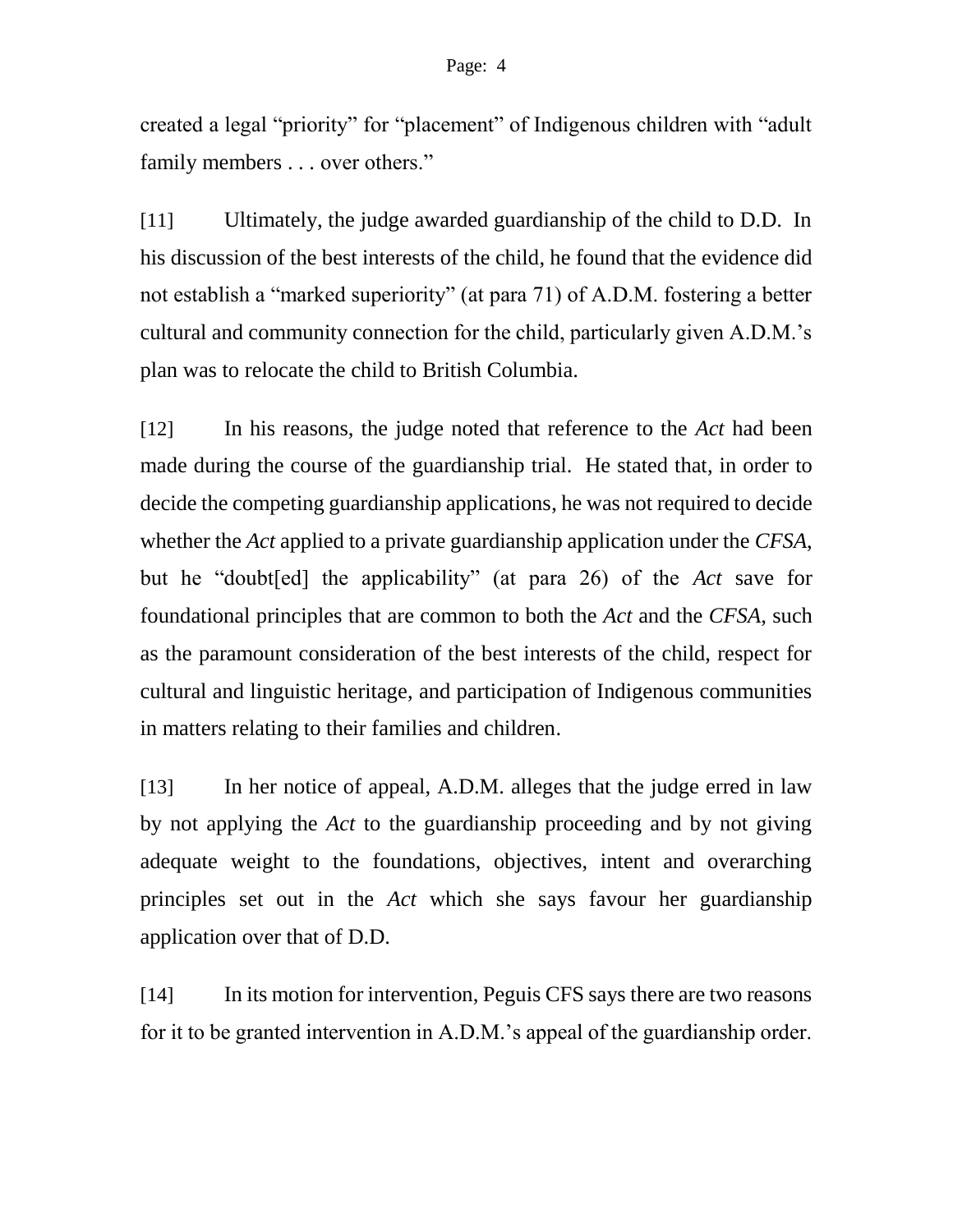[15] First, it says it has a direct interest in the outcome of the appeal because the child's ancestry is associated to Peguis FN. Peguis CFS says that, because the child is entitled to be registered as a band member of Peguis FN, she is entitled to services from Peguis CFS and falls within its mandate. Peguis CFS underlines that children are the future of any community and, thus, it has an obligation to ensure the welfare of the child and that her best interests are protected.

[16] Second, Peguis CFS points out that the *Act* is new and important legislation. According to the preamble of the *Act*, it is intended to address legal structures and practices which have caused harm to Indigenous peoples historically and to advance reconciliation. The *Act* is part of Canada's implementation of international obligations under the *United Nations Declaration on the Rights of Indigenous Peoples*, 13 September 2007 (entered into force 2 October 2007), online (pdf): *United Nations* <documents-ddsny.un.org/doc/UNDOC/GEN/N06/512/07/PDF/N0651207.pdf?OpenElemen t> (date accessed 5 May 2022) (*UNDRIP*). Few cases have been decided under the *Act* in Canada and none by this Court.

[17] Peguis CFS highlights that the applicability of the *Act* to private guardianships is an unsettled question of law both in Manitoba and across Canada. Peguis CFS cites the different approaches taken in Alberta and New Brunswick. In Alberta, the courts have not been receptive to the *Act* applying to private guardianship litigation, while the opposite is the case in New Brunswick (see *MSD v AC and KV and Eel River Bar First Nation*, 2021 NBQB 14; and *SL v Alberta (Child, Youth and Family Enhancement Act, Director)*, 2021 ABPC 202).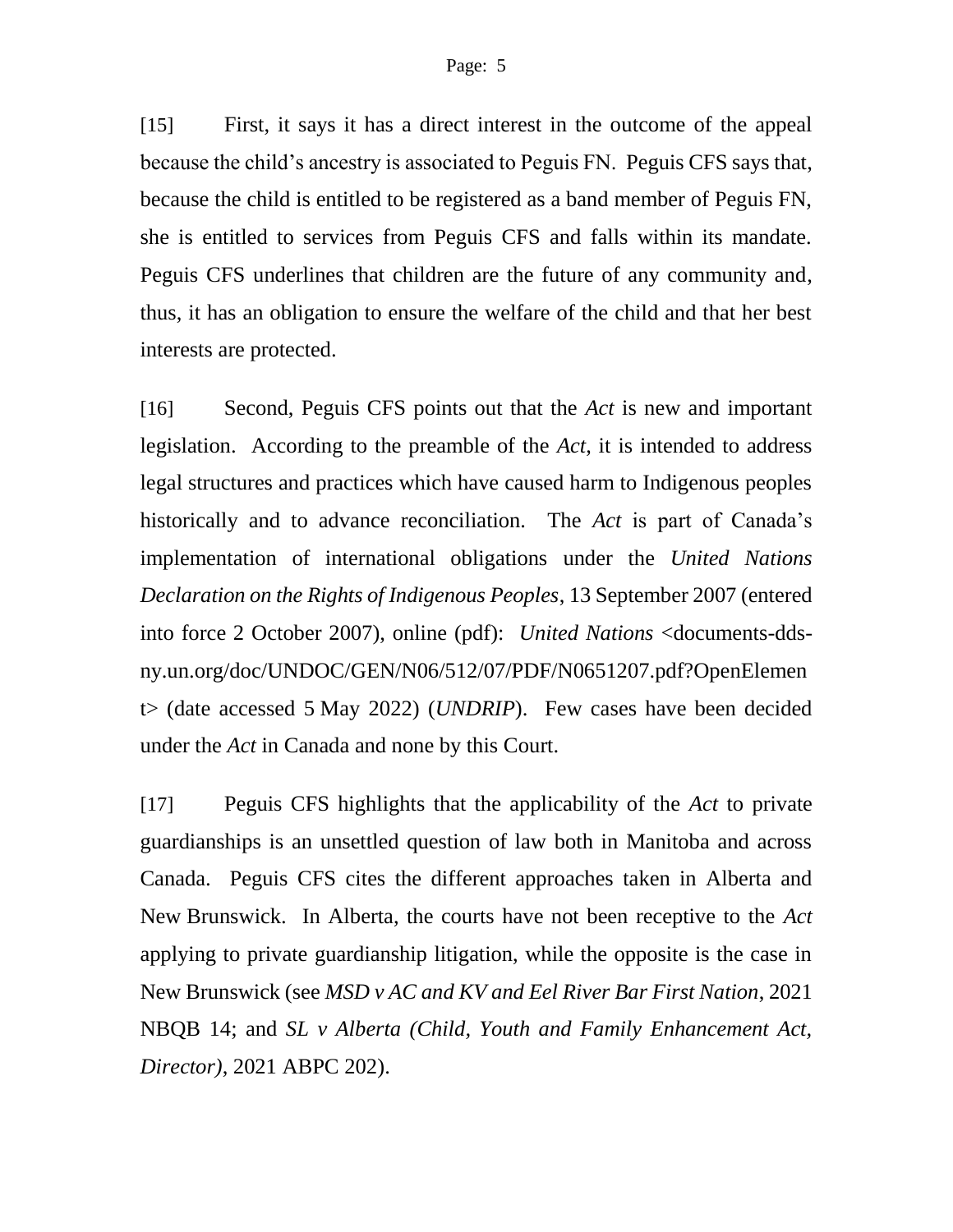[18] Peguis CFS asserts that it has expertise and a perspective that will be useful to this Court and that is different from the parties. Peguis FN is the first Indigenous governing body in Manitoba to have passed its own child and family legislation pursuant to the *Act* and one of only five currently in Canada (see *Peguis First Nation Honouring our Children, Families and Nation Act*, 2022, enacted pursuant to Peguis First Nation Council Resolution FY 2021/2022-117, online (pdf): *Peguis Child & Family Services* <irp.cdnwebsite.com/8a5c0cb0/files/uploaded/2021-11-16%20%20-

%20PFN%20HOCFNA%20%283%29.pdf> (date accessed 5 May 2022) (the *Peguis CFS Act*)).

[19] Peguis CFS says carving out private guardianships from the applicability of the *Act* is not only detrimental to individual Indigenous children and families, but also to the jurisdiction of Indigenous governing bodies in relation to child and family services. The position of Peguis CFS is that the *Act* recognizes its inherent right to be notified of the guardianship applications, the right to make representations at the hearing itself, and the right to the principles and standards set out in the *Act* being considered by the judge.

[20] If granted leave to intervene, Peguis CFS undertakes not to broaden the issues or the record on appeal, cause unnecessary delay or prejudice any party.

[21] A.D.M. consents to the intervention application of Peguis CFS.

[22] MCFCS and the child, represented by *amicus* counsel, take no position on the intervention application of Peguis CFS. The child's mother has not participated in the guardianship litigation to date.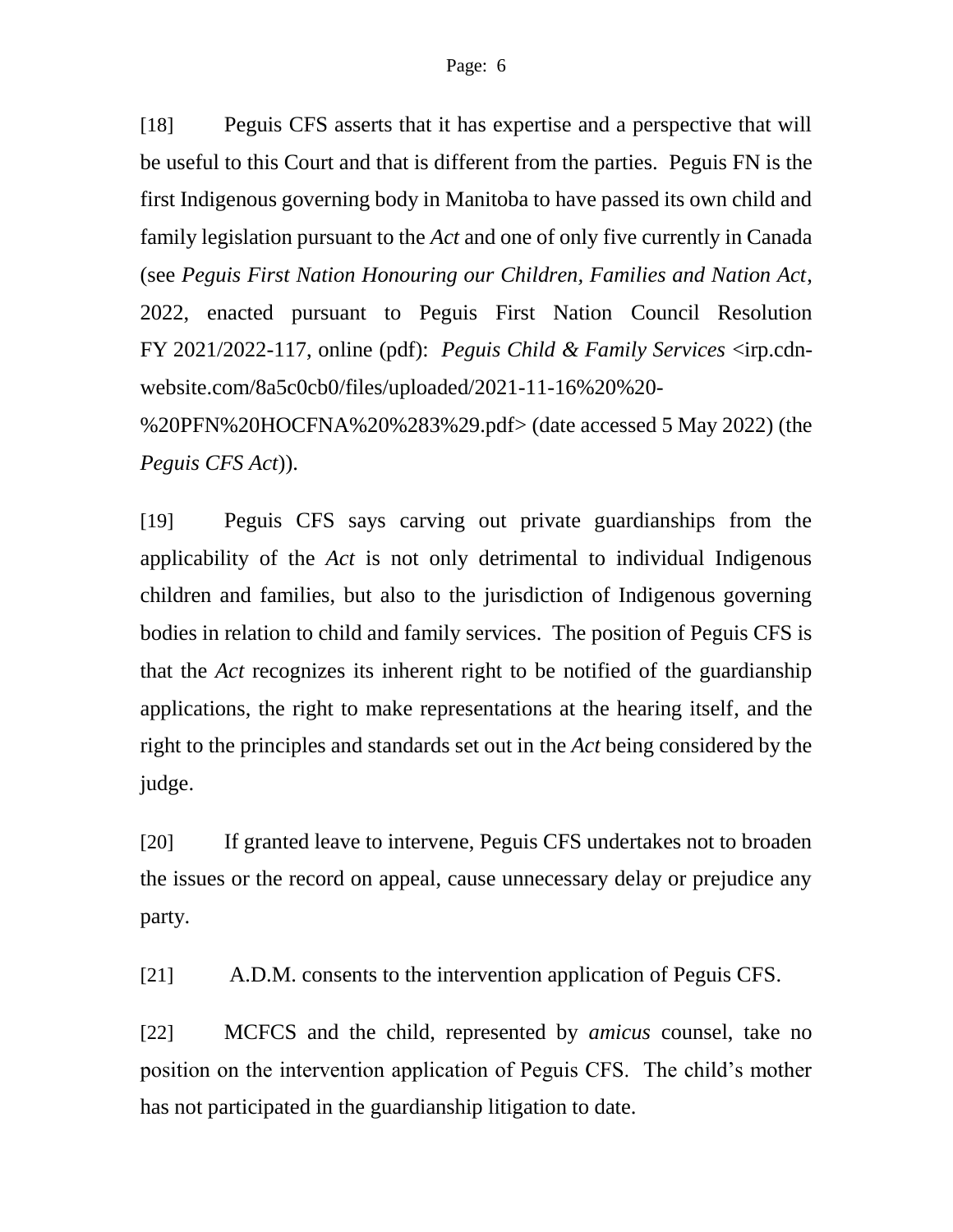#### Page: 7

[23] D.D. expressed objection to the intervention application of Peguis CFS primarily on the basis that Peguis CFS did not participate in the guardianship trial, its participation on the appeal would prejudice D.D. and A.D.M. is fully able to argue the legal issues on the appeal as to whether the *Act* applied to the guardianship trial and, if so, to what extent.

#### Analysis

[24] There is no dispute as to the relevant principles to consider in the exercise of the discretion under r 46.1 (see *Interlake Reserves Tribal Council Inc et al v The Government of Manitoba*, 2020 MBCA 126 at paras 17-19). An application for intervention must not be looked at narrowly, but more broadly with the overriding concern being whether the interests of justice would best be served by granting leave to intervene.

[25] In terms of the nature of the case and the issues that it raises, while the appeal, at first blush, appears to be a purely private matter, it is not. The governing framework for Indigenous children and families in Manitoba is an important matter of public interest. The law as to the boundaries of federal, provincial and Indigenous jurisdiction and standards is not settled. As Peguis CFS puts it in its memorandum, this area of law is "special, evolving, and expanding." I am also mindful of the fact that Parliament has now implemented *UNDRIP* in areas of federal jurisdiction (see *United Nations Declaration on the Rights of Indigenous Peoples Act*, SC 2021, c 14). The fact that there is disagreement in other provinces as to whether the *Act* applies to a private guardianship confirms that this appeal engages important questions not just to the parties, but to the public generally.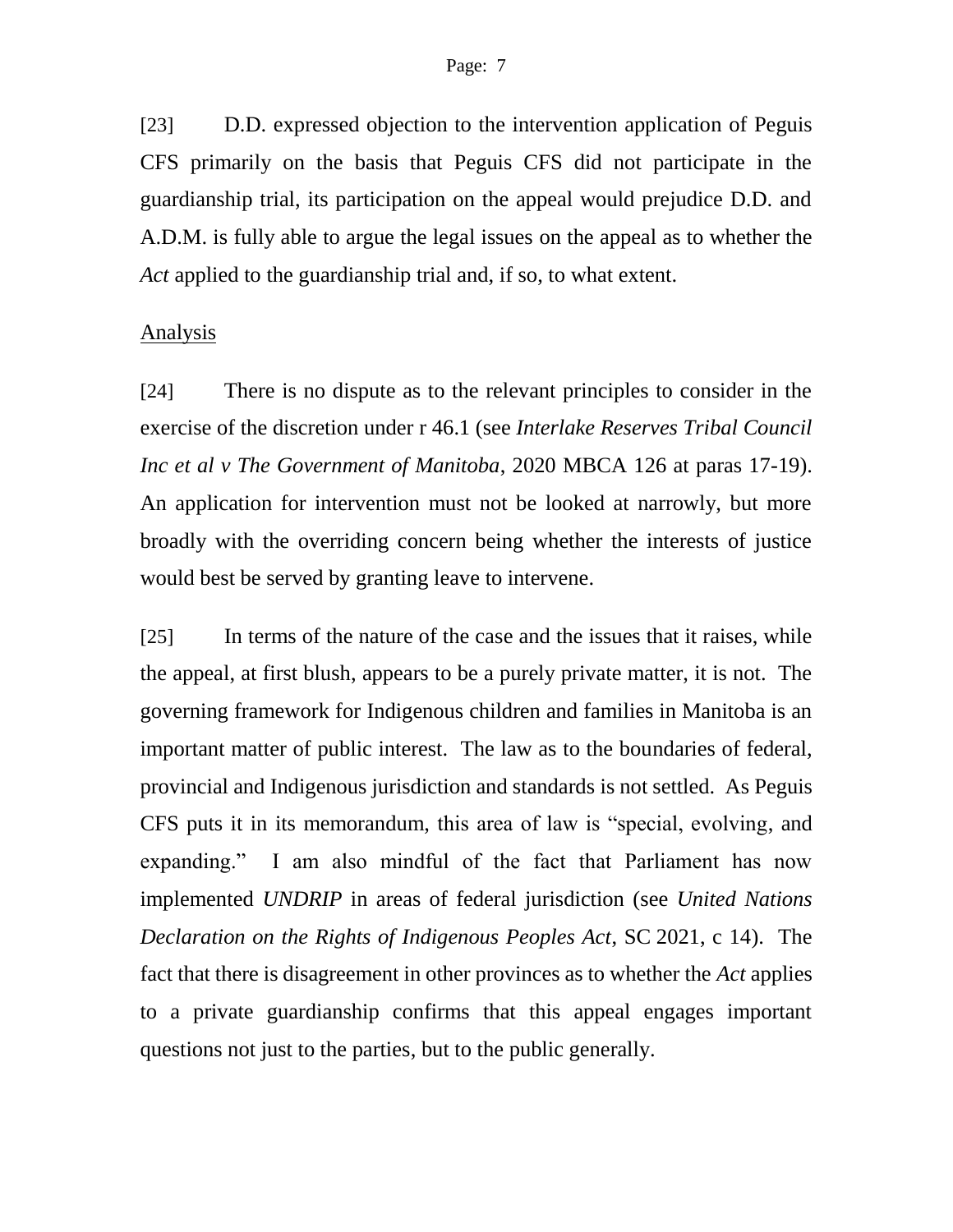[26] In my judgment, Peguis CFS has a direct interest in this case, one that cannot fully be protected by A.D.M. (see *Interlake Reserves Tribal Council Inc* at para 46). While Peguis CFS and A.D.M. share the same ultimate objective in the private guardianship dispute, Peguis CFS has wider concerns as to "an Indigenous perspective" (at para 58) about the *Act* and the overall legal framework for Indigenous children and families in Manitoba that A.D.M. could not reasonably speak to at the appeal.

[27] Peguis CFS is a sophisticated litigant with knowledge of the reality of child and family services litigation involving Indigenous peoples in Manitoba. Its expertise and perspective would be useful to this Court in deciding this appeal.

[28] I am convinced that this is not a situation whereby Peguis CFS seeks to expand the appeal (*ibid* at para 42). It is important to note that the child's ancestry is not a disputed fact and was a matter in the record before the judge in coming to his decision. If Peguis CFS is granted leave to intervene in the appeal, the factual record will not be expanded in any way. Also, the legal issues related to the applicability of the *Act* to private guardianships has implications beyond simply the guardianship dispute involving the child.

[29] While D.D. expressed a reasonable concern that there is the potential for Peguis CFS and A.D.M. to make duplicative submissions, in my view, terms and conditions placed on the intervention will prevent that from occurring. I have been persuaded that Peguis CFS will make sufficiently useful and different submissions than A.D.M. about the applicability of the *Act* given that Peguis FN has a clear perspective as to its exercise of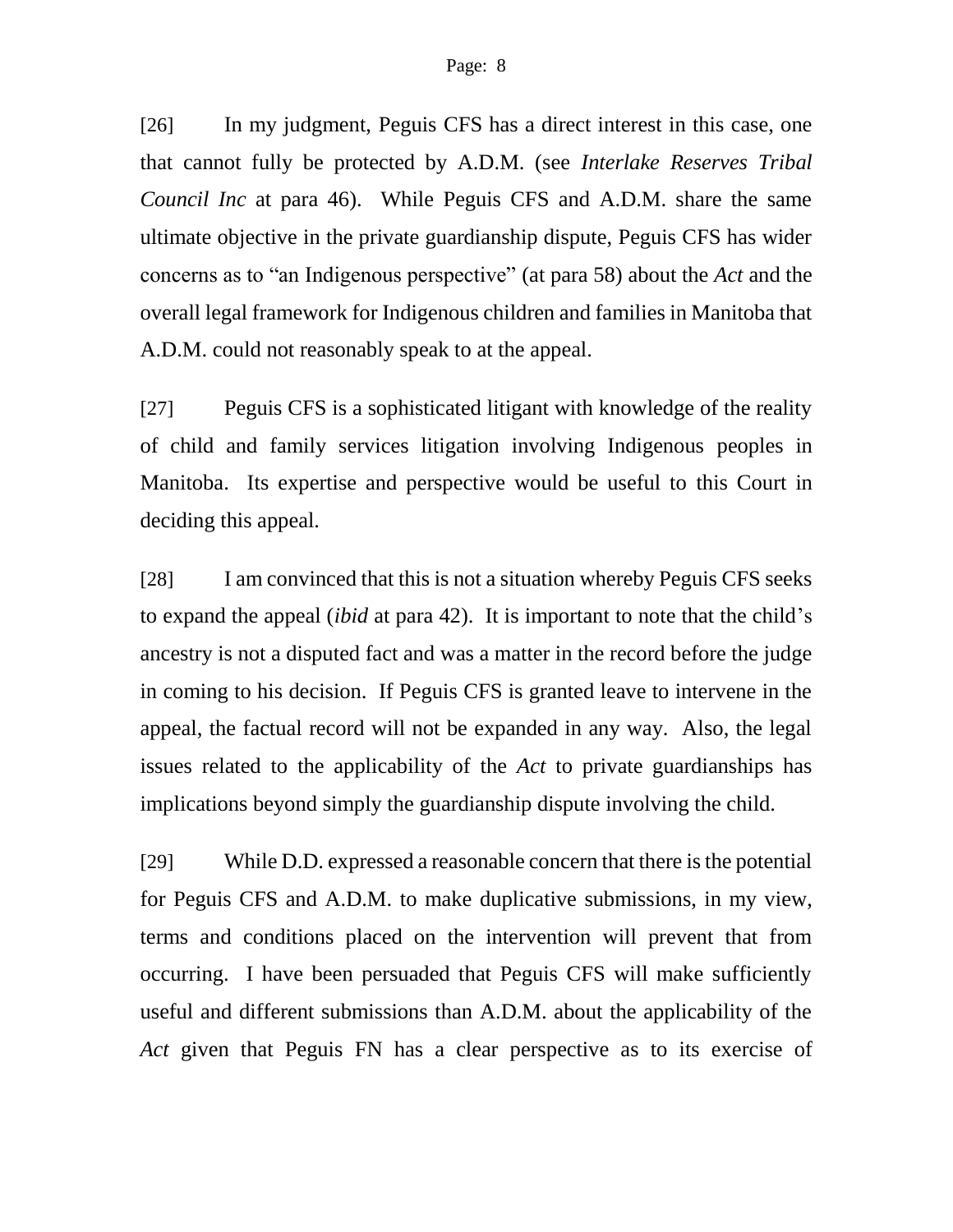jurisdiction relating to child and family services by enacting the *Peguis CFS Act.*

[30] In my view, the intervention of Peguis CFS in the appeal will not unduly delay proceedings and, given the nature of the case and the issues arising, will not prejudice any of the parties.

[31] In summary, I am satisfied that Peguis CFS should be granted leave to intervene as it has both a direct interest in the outcome of the appeal and special expertise or a unique perspective relating to the subject matter of the appeal—the application of the *Act* to matters of private guardianship. Either reason is sufficient basis to grant it leave to intervene.

[32] The terms and conditions of Peguis CFS's intervention in the appeal shall be:

- 1) Peguis CFS may file a factum not exceeding 20 pages;
- 2) Peguis CFS's factum is to be filed and served within 14 days of the filing of A.D.M.'s factum;
- 3) the period for filing and service of D.D.'s factum will not begin to run until the date that Peguis CFS has filed and served its factum;
- 4) Peguis CFS is bound by the case on appeal and is not to add to the record or the issues;